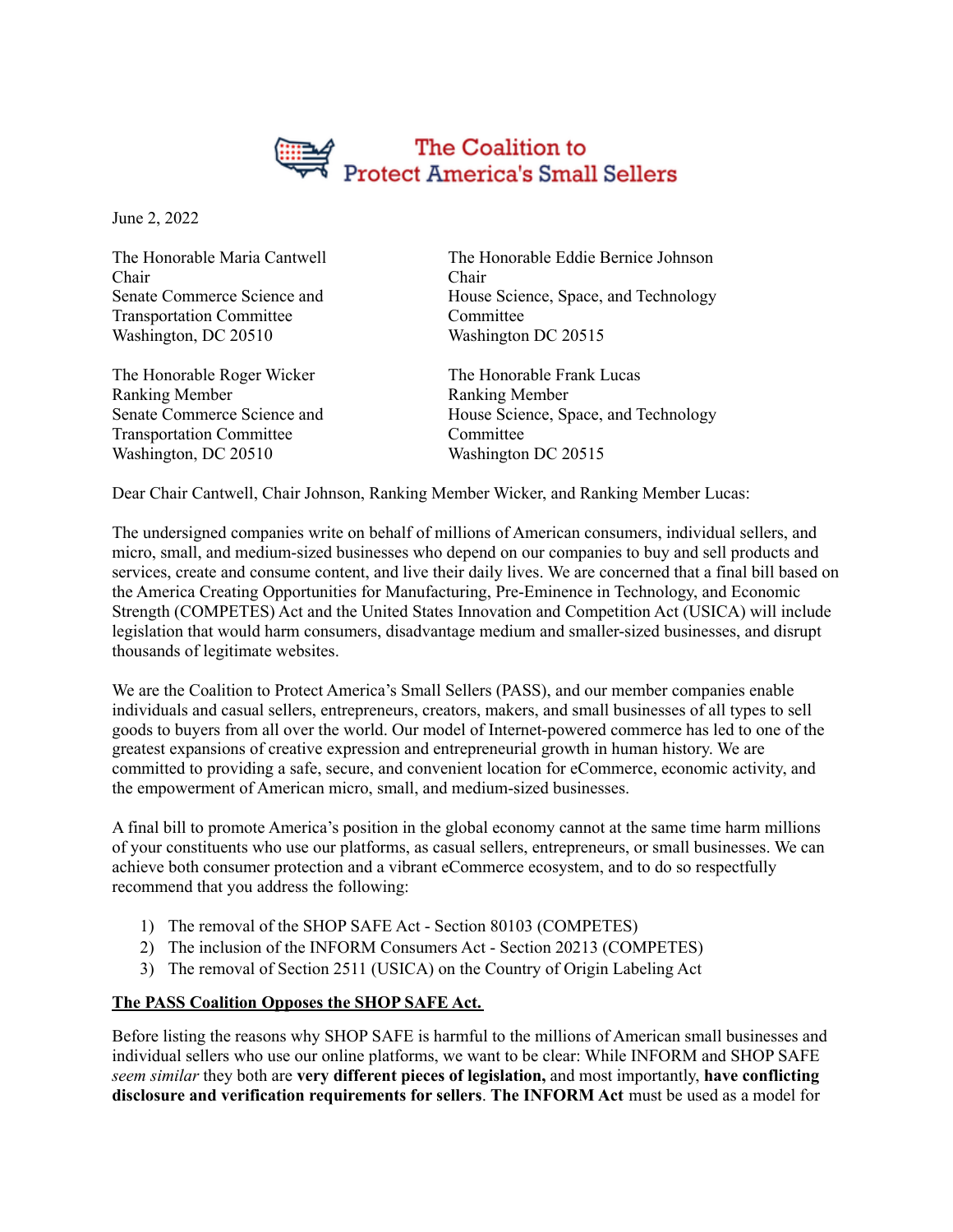clarifying definitions and requirements so the entire ecosystem of brands, platforms, consumers, and sellers can work together to improve safety. The INFORM Act also creates a reasonable standard for determining which small sellers should be subject to the law via the creation of a defined "high volume seller." Without these important changes, SHOP SAFE will create conflicting sets of requirements for marketplaces and honest sellers that would reduce competition, harm consumers, and raise prices for goods sold online.

INFORM is the product of negotiated compromise among all stakeholders; SHOP SAFE is a one-sided bill designed to help the largest global brand holders stifle competition under a false pretense of protecting "health and safety." Here are five more reasons why SHOP SAFE should not become law:

- 1. **There are serious privacy concerns:** The bill requires millions of Americans including casual sellers of used goods to upload their personal information including government issued IDs to engage online. This raises serious privacy concerns forcing Americans to choose between protecting their identity and making a living.
- 2. **It creates pre-screening requirements that don't work for used, handmade, or custom items, or any site with content created by users:** The bill treats casual sellers of used goods and local artisans the same as global manufacturers. Vague pre-screening requirements for items marketplaces never physically possess or handle will not work without requiring brands to share information and work in "good faith" with marketplaces. Nor will filtering and prescreening requirements scale to the thousands of websites that host consumer-generated content – it would be impossible to screen millions of individual pieces of content. The direct result would be censorship of millions of consumers, our most creative makers, and the repression of their businesses and livelihoods.
- 3. **The bill will punish honest small sellers, limit consumer choice, and raise prices:** While consumer protection and safety is a goal we all share, we are concerned that the SHOP SAFE Act, as currently drafted, misses the mark on protecting consumers, and instead will punish small businesses, stifle competition, limit artistic expression and cause economic disruption at a time when consumers need certainty more than ever. With so many American small businesses still struggling as a result of the COVID pandemic and ongoing supply chain issues, now is not the time to make it even harder to run a business.
- 4. **The legislative process was flawed and is incomplete:** While many of these concerns were raised by members on both sides of the aisle during the Judiciary Committee markup of the SHOP SAFE Act, no changes have been made to the bill. Unlike other pieces of legislation that are committed to protecting consumers from the risk of unsafe counterfeits, SHOP SAFE has been rushed through a legislative process that has not adequately addressed the many concerns that have been raised by the practitioners of the online community responsible for implementing the bill.

The PASS Coalition is not alone. A group of [38 civil society and industry organizations](https://www.ccianet.org/wp-content/uploads/2022/05/2022-05-03-SHOP-SAFE-Joint-Letter-to-Conferees.pdf) have raised significant policy and process concerns about SHOP SAFE. Several leading intellectual property [academics](https://digitalcommons.law.scu.edu/cgi/viewcontent.cgi?article=3634&context=historical) have said SHOP SAFE represents a massive unvetted policy change "where it likely hurts every stakeholder and benefits none of them." Public interest groups across the ideological spectrum have also raised issues with SHOP SAFE including [Public Knowledge](https://publicknowledge.org/shop-safe-act-the-trademark-timebomb-masquerading-as-consumer-protection/), the [Cato Institute](https://www.cato.org/blog/shop-safe-spoils-america-competes), and [Electronic](https://www.eff.org/deeplinks/2021/09/shop-safe-another-attempt-fix-big-tech-will-mostly-harm-small-players-and) [Frontier Foundation](https://www.eff.org/deeplinks/2021/09/shop-safe-another-attempt-fix-big-tech-will-mostly-harm-small-players-and). These groups have shown that SHOP SAFE would be bad for competition, bad for honest sellers, and bad for consumers.

## **The PASS Coalition Supports the INFORM Act.**

Members of the PASS Coalition are responsible companies that take proactive measures to protect the health and safety of our community, both our buyers and sellers. We invest heavily in our trust and safety teams and use technology to ensure the safety of our marketplaces and the enforcement of our terms of